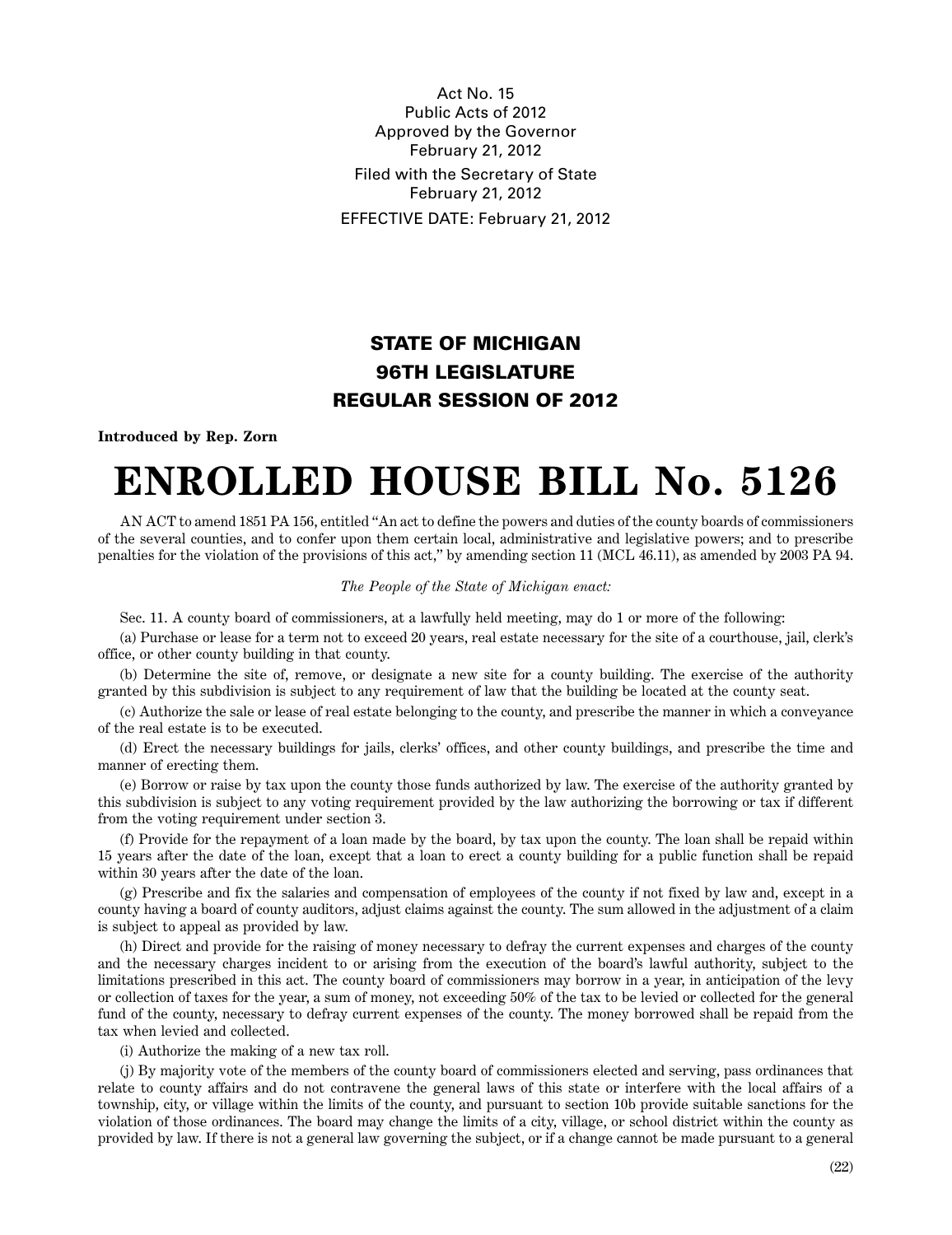law, the board may change the limits of the village upon petition of at least 10% of the resident taxpayers. An ordinance or act of incorporation provided in this subdivision shall take effect when notice of the adoption is published in a newspaper of general circulation in the county. The clerk of the county board of commissioners shall engross each ordinance or act, and it shall be signed by the chairperson of the county board of commissioners and certified by the clerk of the county board of commissioners. If, within 50 days after the county board of commissioners adopts an ordinance or act, a petition signed by not less than 20% of the electors residing in the district to be affected by the ordinance or act is filed with the county clerk asking that the ordinance or act be submitted to electors of the district to be affected by the ordinance or act for approval or rejection, then the ordinance or act shall not take effect until it is approved by a majority of the electors of the district affected voting on that issue at a regular or special election called for that purpose. The county board of commissioners shall provide the manner of submitting the ordinance or act to the electors for their approval and of determining the result of the election.

(k) Require a county officer whose salary or compensation is paid by the county to make a report under oath to the county board of commissioners on any subject connected with the duties of that office and require the officer to give a bond reasonable or necessary for the faithful performance of the duties of the office. An officer who neglects or refuses either to make a report or give a bond within a reasonable time after being required to do so may be removed from office by the board by a vote of 2/3 of the members elected or appointed, and the office declared vacant. The board may fill the vacancy for the unexpired portion of the term for which the officer was elected or appointed. If an election occurs before the expiration of the unexpired term, and if the office is elective, the vacancy shall be filled at that election. The board shall give reasonable notice of the election to fill the vacancy.

(*l*) Represent the county and have the care and management of the property and business of the county if other provisions are not made.

(m) Establish rules and regulations in reference to the management of the interest and business concerns of the county as the board considers necessary and proper in all matters not especially provided for in this act or under the laws of this state. The county board of commissioners shall not audit or allow a claim, including a bill or charge, against the county unless the claim has been filed with the county clerk of the county before the fourth day of a regular meeting of the board, or before the second day of an adjourned or other meeting, the claim is contracted by the board during the session of the board or the claim is for mileage and per diem of the members of the board. The county clerk shall keep a book of all claims in the order in which the claims are presented, giving the name of each claimant and the amount and date of presentation of each claim. The book, after the time prescribed for the presentation of claims, shall be delivered to the chairperson for the use of the board. At the October session, the board, by a vote of 2/3 of the members, may receive and allow accounts that have wholly accrued during the session.

(n) Subject to subdivision (o), remove an officer or agent appointed by the board if, in the board's opinion, the officer or agent is incompetent to execute properly the duties of the office or if, on charges and evidence, the board is satisfied that the officer or agent is guilty of official misconduct, or habitual or willful neglect of duty, and if the misconduct or neglect is a sufficient cause for removal. However, an officer or agent shall not be removed for that misconduct or neglect unless charges of misconduct or neglect are preferred to the county board of commissioners or the chairperson of the county board of commissioners, notice of the hearing, with a copy of the charges, is delivered to the officer or agent, and a full opportunity is given the officer or agent to be heard, either in person or by counsel.

(o) If the county has an appointed county manager or other appointed chief administrative officer or a county controller, the county board of commissioners may enter into an employment contract with that officer. The term of the employment contract may extend beyond the terms of the members of the county board of commissioners. The term of the employment contract shall be 3 years or less, unless the employment contract is entered into on or after August 1 of an even-numbered year, in which case the term of the employment contract shall be 1 year or less. However, in a county organized under 1966 PA 293, MCL 45.501 to 45.521, with an appointed chief administrative officer, an employment contract with the appointed chief administrative officer shall be for the term provided by section 11a of 1966 PA 293, MCL 45.511a. An employment contract under this subdivision shall be in writing and shall specify the compensation to be paid to the officer, any procedure for changing the compensation, any fringe benefits, and any other conditions of employment. If the officer serves at the pleasure of the county board of commissioners, the contract shall so state and may provide for severance pay or other benefits in the event the employment of the officer is terminated at the pleasure of the county board of commissioners.

(p) Establish rules consistent with the open meetings act, 1976 PA 267, MCL 15.261 to 15.275, for the manner of proceeding before the board.

(q) Acquire by exchange land needed for county purposes, including the purchase of land to be used in exchange for other land of approximate equal value owned by the federal government and needed for county purposes.

(r) Grant or loan funds to a nonprofit corporation organized for the purpose of providing loans for private sector economic development initiatives. A grant or loan under this subdivision shall not be derived from ad valorem taxes except for ad valorem taxes approved by a vote of the people for economic development. The county shall establish an application process for proposals to receive a grant or loan under this subdivision. The awarding of a grant or loan under this subdivision shall be made at a public hearing of the county board of commissioners. The grant or loan contract shall require a report to the county board of commissioners regarding the activities of the recipient and the degree to which the recipient has met the stated public purpose of the funding.